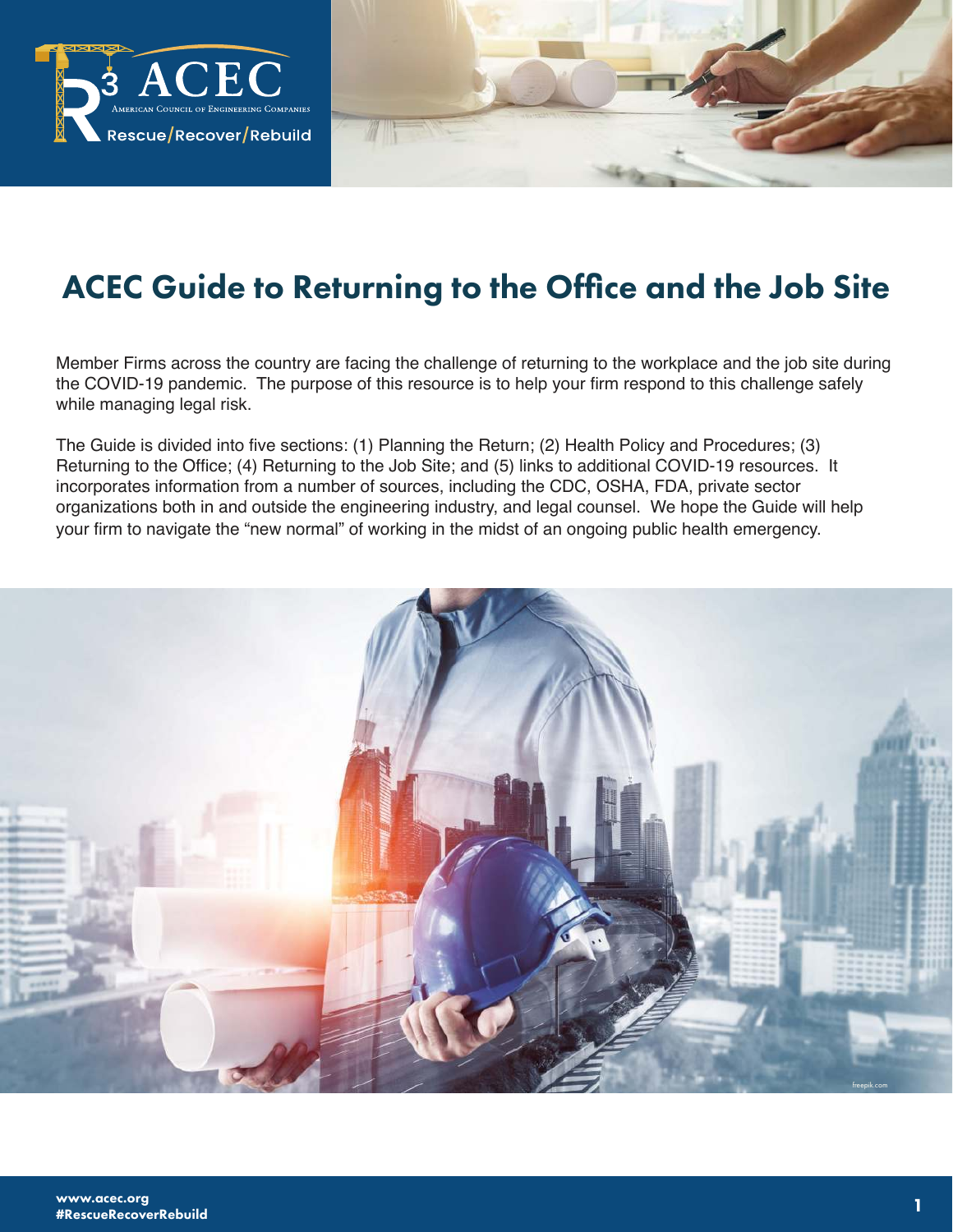

# Table of Contents

### **Section 1: Planning the Return**

| Determine How to Handle Refusal to Return to the Office and Requests for    |  |
|-----------------------------------------------------------------------------|--|
|                                                                             |  |
| Determine Rules for Visitors, Vendors, and Other Workers in the Workplace 5 |  |
|                                                                             |  |
|                                                                             |  |
|                                                                             |  |
|                                                                             |  |
|                                                                             |  |

# **Section 2: Sample Health Policy and Procedures**

# **Section 3: Returning to the Office**

# **Section 4: Returning to the Job Site**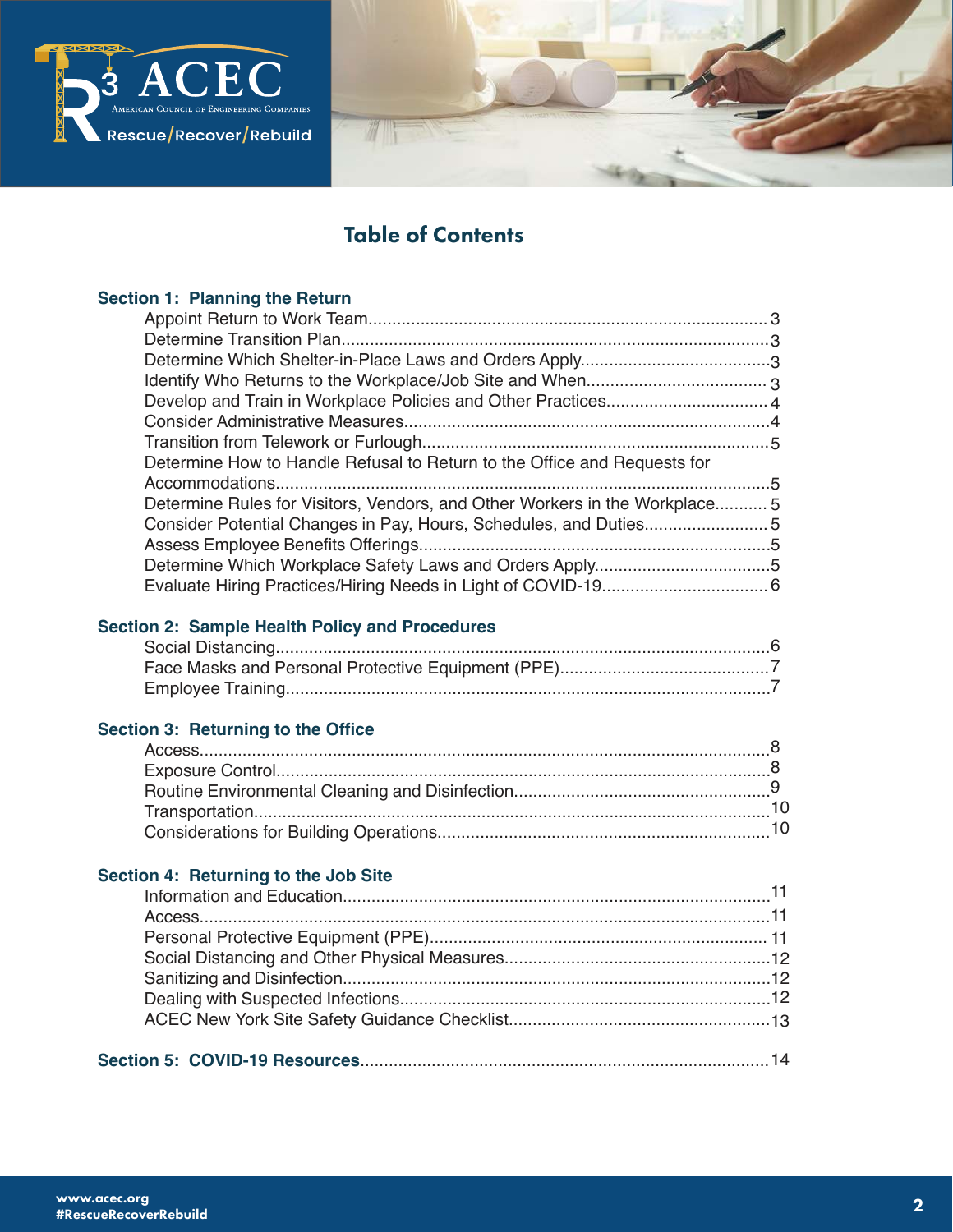

# Section 1: Planning the Return

Returning to the office and the worksite should begin with a detailed plan to address such issues as the initial transition to an office and/or job site setting; preparing for likely employee relations scenarios; assessment of current policies and practices in light of COVID-19; new policies to limit the spread of the disease and how to respond if an employee contracts it; how to accommodate employees in vulnerable populations or fearful of returning to the office; and child and elder care responsibilities.

### Appoint Return to Work Team:

- » Consider drawing from HR, IT, facilities, health and safety team, office managers, and senior management who can make company-wide decisions.
- » Consider creating a COVID-19 "playbook" or firm FAQs and review frequently to ensure that practices and protocols are updated based on changing conditions and guidance.

### Determine Transition Plan. Consider Whether To:

- » Reopen operations and get employees back to work as quickly as permitted under the applicable laws, or
- » Implement a slow or phased approach.
- » Develop a process to handle re-integration logistics. Recognize your approach may differ in different parts of the country.
- » As noted above, consideration should be given to the recommendations of medical experts.

### Determine Which Shelter-in-Place Laws and Orders Apply:

- » Laws will vary by jurisdiction and are likely to impose different requirements or restrictions on "essential" and "non-essential" services.
- » Monitor and follow all applicable employee and customer safety directives.
- » The ACEC Coronavirus Resource Center includes a link to the Multistate COVID-19 Policy Tracker, which provides a 50-state compilation of critical COVID-19 information resources, including state resource centers, governors' plans to reopen, executive orders, travel restrictions, and more.
- It should be noted that the American Medical Association (AMA) has issued a list of four "signposts" that should be in place before governmental stay-at-home orders are relaxed:
	- Minimal risk of community transmission based on sustained evidence of a downward trend in new cases and fatalities.
	- A robust, coordinated and well-supplied testing network.
	- A well-resourced public health system for surveillance and contact tracing.
	- Fully resourced hospitals and health care workforce.

### Identify Who Returns to the Workplace/Job Site and When:

- » Consider timing issues (e.g., bringing back all employees or staggering return to work dates), amount of notice to provide employees, and how many employees will be allowed in the office at one time (including any applicable occupancy limits required by law).
- » Consider determining if individual employees are safe to return to work by implementing screening measures (see below; some measures may be required by local laws), and consider plans for "at-risk" employees who request accommodations.
- » Consider evaluating whether any roles that have traditionally been performed in the office can and should be performed remotely now. Firms may find a surprising number of office personnel can work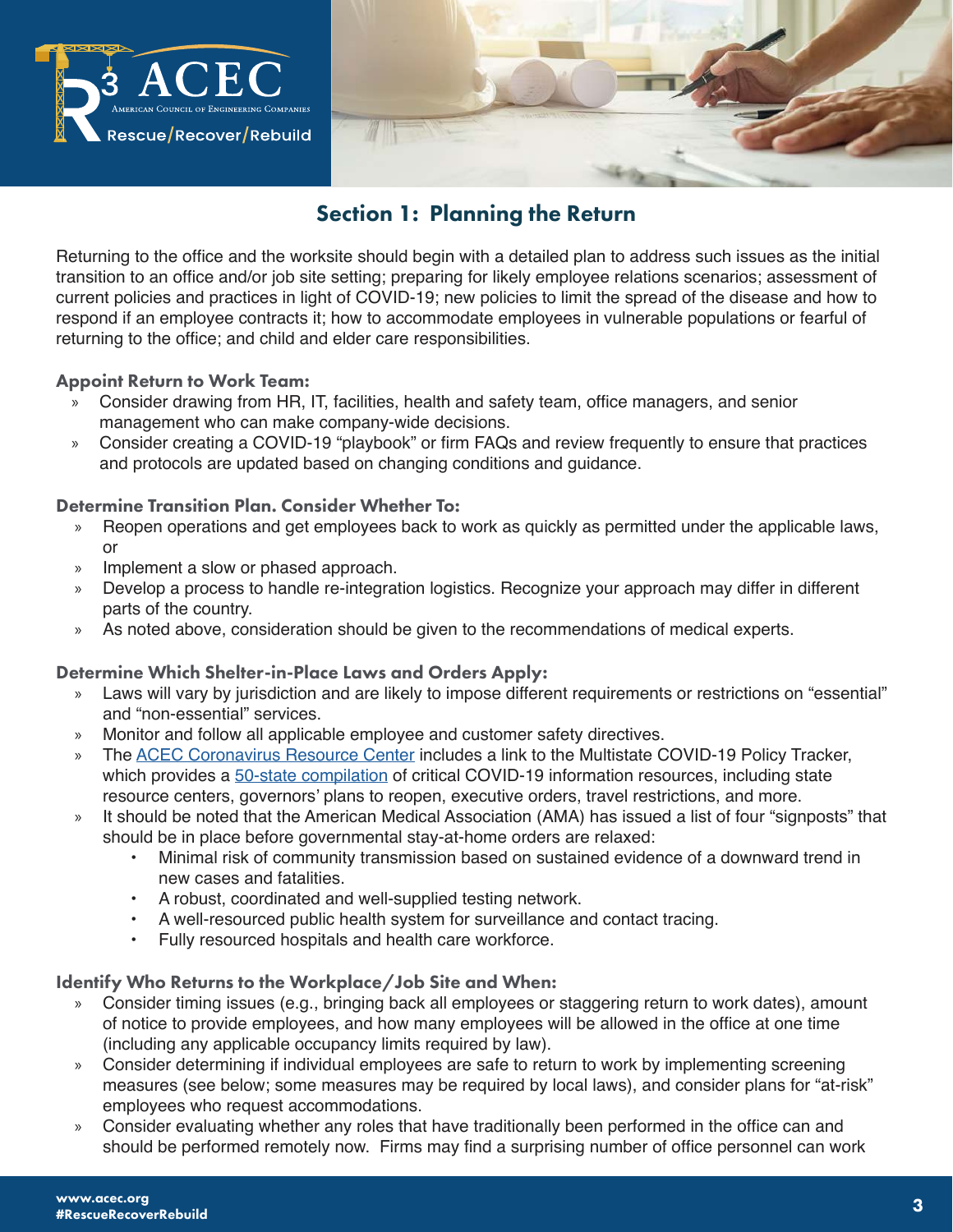

remotely without loss of productivity for an indefinite period of time, and that permitting them to do so may be in the best interests of all concerned.

# Develop and Train in Workplace Policies and Other Practices and Consider How Such Policies or Protocols will be Communicated to Employees, Including Formal Training:

Policies to consider include the following:

- » Paid time off from work (e.g., paid sick leave, paid time off, vacation, personal days, etc.).
- » Leaves of absence (e.g., family and medical leave [including for eldercare, childcare during school and summer program closures], personal leave, etc.).
- » The Families First Coronavirus Response Act (FFCRA), which requires certain employers to provide COVID-19 related paid sick leave, and expanded medical and family leave for specific COVID-19 related reasons. All employers covered by the paid sick leave and expanded family and medical leave provisions of the FFCRA (i.e., certain public sector employers and private sector employers with fewer than 500 employees) are required to post this notice in a conspicuous place on its premises. (An employer may satisfy this requirement by emailing or direct mailing this notice to employees, or posting this notice on an employee information internal or external website. See here for an FAQ on the notice.) More information on FFCRA and other COVID-19 related guidance can be accessed at the following links:
	- CDC
	- **OSHA**
	- The White House
- » Accommodation requests, including whether medical certification can be obtained.
- » Complaint procedure, including conducting remote investigations.
- » Whistleblower protections, with a particular emphasis on protocols for responding to employee complaints of violations of COVID-19 laws and ensuring no retaliation occurs.
- » Expense reimbursement for personal protective equipment (PPE) or other workplace equipment.

### Consider Administrative Measures:

- » Consider policies and practices for social distancing (avoiding large gatherings and maintaining at least six feet of distance from others when possible). Strategies that businesses could consider include the following:
	- Implement flexible worksites (e.g., telework).
	- Implement flexible work hours (e.g., staggered shifts).
	- Increase physical space between employees at the worksite (e.g., moving employees from cubicles to empty offices).
	- Increase physical space between employees and clients or visitors. Establish one-directional walking pathways where practical.
	- Increase options for ingress and egress where feasible.
	- Implement flexible meeting and travel options (e.g., postpone non-essential meetings or events).
	- Where feasible, consider adjusting operations that normally involve employees working in close proximity to each other.
	- Consider delivering services remotely (e.g., phone, video, or web).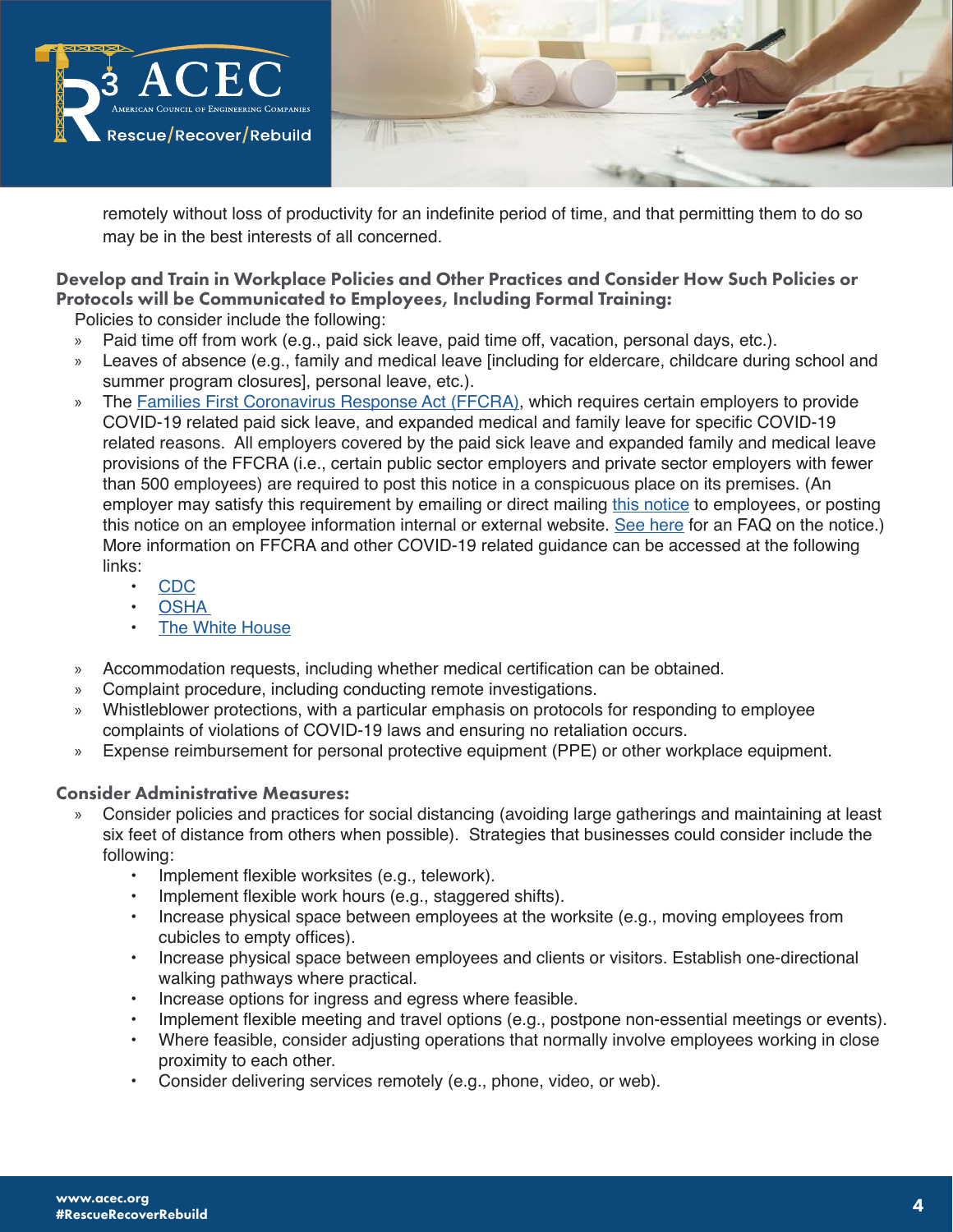

### Transition from Telework or Furlough:

- » Consider preparing a communication plan for calling employees back to the office.
- » Review local laws concerning recall and worker retention rights.
- » Prepare a strategy for securing onboarding paperwork, including I-9s, for employees who were laid off (especially in states where a furlough constitutes a termination).
- » Be mindful of state law requirements, if any, requiring notification to state workforce agencies of furloughed employees collecting pandemic unemployment assistance and refusing to return to work for reasons other than COVID-19-related reasons listed in CARES Act Section 2102(a)(3)(A)(II)(I).

### Determine How to Handle Refusal to Return to the Office and Requests for Accommodations:

- » Consider issues around "at-risk" groups, accommodations due to logistical and other barriers to returning to the worksite, exceptions, and processes for parents/caregivers when schools are closed or other caregivers are unavailable, etc. For example, firms may wish to give consideration to employees who are concerned about but have no alternatives to commuting via public transportation.
- » Consider designating ombudspersons to receive and evaluate requests regarding extenuating circumstances that might justify not returning to the office for work when the office reopens.
- » Keep in mind that at-risk groups cannot be banned from the office as a matter of policy. At-risk employees may, however, need to be accommodated under the ADA.
- » The EEOC provides a sample ADA-compliant survey that can be given to employees to anticipate absenteeism.

### Determine Rules for Visitors, Vendors, and Other Workers in the Workplace:

- » Determine how or to what extent the above policies, practices, and protocols will apply to temporary workers, staffing agency workers, independent contractors, vendors, delivery workers, and other visitors when they are in the workplace.
- » Create a plan and guidance for employees who must engage with visitors, including clients, who are not adhering to the required employer or state/local mandates. Employees must exercise due care in these situations so as not to put themselves or others at risk of harm.

### Consider Potential Changes in Pay, Hours, Schedules, and Duties:

- » Consider how bonuses, incentive pay, or free benefits may implicate regular rate calculations, potentially impacting overtime, vacation, and sick time pay.
- » Consider the possibility that "show-up pay" may be required for non-exempt employees who come to work, but then are sent home, e.g., due to exhibiting symptoms.

### Assess Employee Benefits Offerings:

- » Assess offerings to support employee physical and mental health.
- » Explore or remind employees regarding remote Employee Assistance Programs.

### Determine Which Workplace Safety Laws and Orders Apply:

- » The law will vary by jurisdiction, and it is likely to impose different requirements for masks and other PPE, social distancing protocols, and cleaning requirements in addition to related notices.
- » Include in your consideration the impact of social distancing requirements on shared employee spaces such as the breakroom and restrooms. See the Health Policy and Procedures section below.
- In addition, the **ACEC Coronavirus Resource Center** includes a state and territories compilation of limits on gatherings and mask requirements maintained by the National Governors Association (NGA).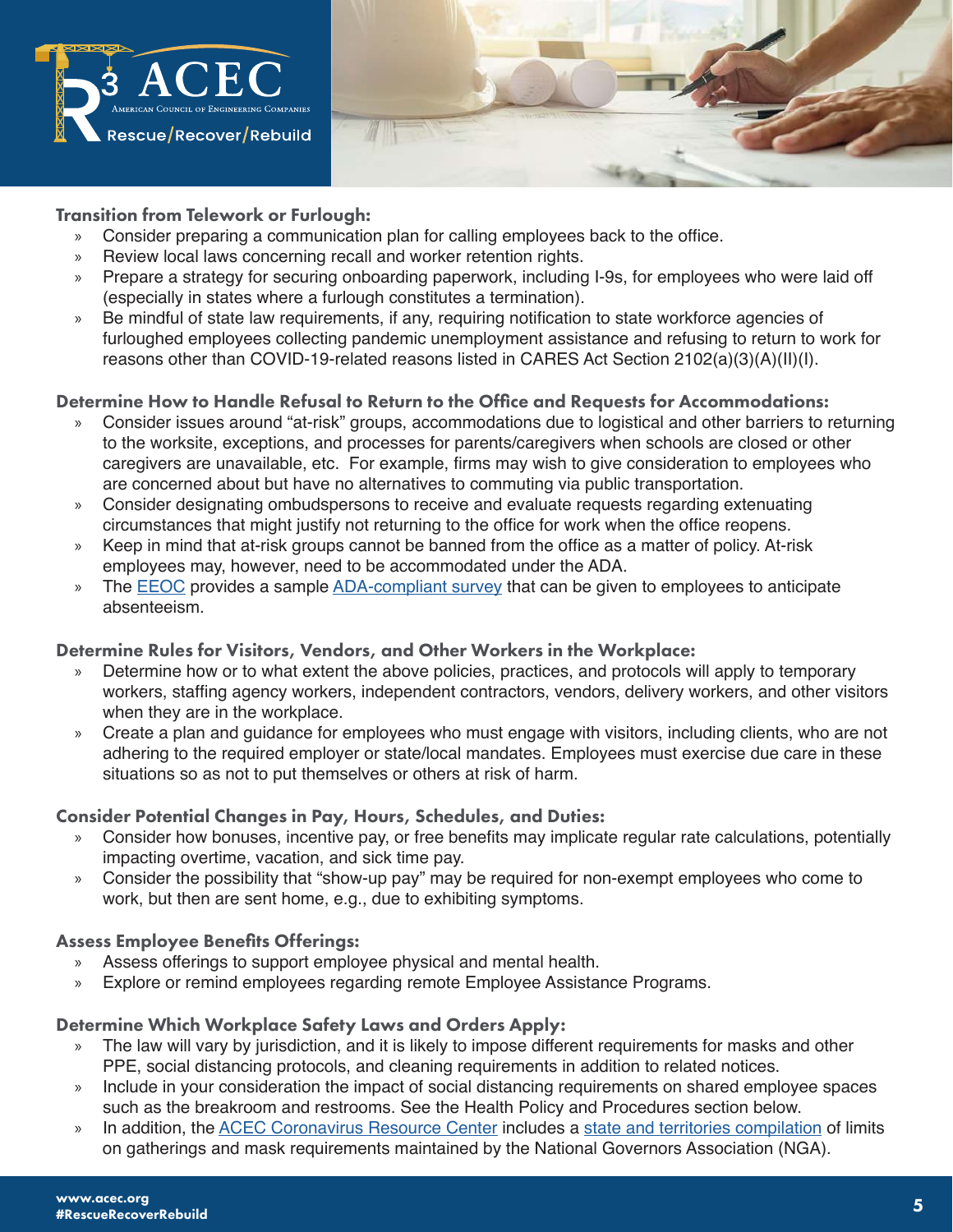

### **Evaluate Hiring Practices/Hiring Needs in Light of COVID-19:**

- » Evaluate the need to hire additional employees due to increased business needs or unavailability of the current employee pool.
- » Assess ability to conduct applicant screening and onboarding remotely.
- » Consider developing a recruiting checklist and interview guidelines that specifically address avoiding questions about an applicant's health or health history to avoid the appearance of discriminatory practices.



# Section 2: Sample Health Policy and Procedures

A returning workforce may need an appropriate health policy, work practices, engineering controls, and PPE. Employer practices should be designed to prevent contagious employees and visitors from entering the office; screen everyone who seeks entry into the office; and mitigate the effect of contagious individuals in the office. This section will highlight various key health protections and safeguards to keep in mind as you seek a return to normal (or quasi-normal) operations for your office.

### Social Distancing:

- » Consider placing signage in conspicuous locations throughout the office, particularly high-traffic areas such as entrances and exits, etc. Signage may include the following:
	- Asking invitees and employees not to enter the office if they are sick or have felt sick within the last 72 hours.
	- Asking invitees and employees not to enter the office if they have spent time with someone infected with COVID-19 in the last 14 days.
	- Encouraging invitees and employees to maintain at least six feet of distance at all times per CDC guidelines.
	- Floor markers located six feet apart anyplace where invitees are likely to line up or congregate.
	- Entrance-exit and/or one-way only signs as necessary.
	- Recommended hygiene practices and how to stop the spread of germs.
	- CDC posters like this one promoting frequent and thorough handwashing in all restrooms and OSHA posters like this one describing ten steps all workplaces can take to reduce risk.
- » Consider conducting temperature screening of visitors and employees through infrared thermometers or thermal scanners, with employees or third party contractors turning away vistors and employees with temperatures above 99 degrees Fahrenheit.
- » Consider programming in-office audio messaging to frequently remind employees and visitors to follow CDC guidance on hygiene and physical distancing.
- » Where possible, you may wish to stagger employee shifts and meal breaks to avoid crowding.
- » Consider encouraging employees to have meals outside rather than in breakrooms.
- » Consider widening high-traffic areas to the extent office configuration allows.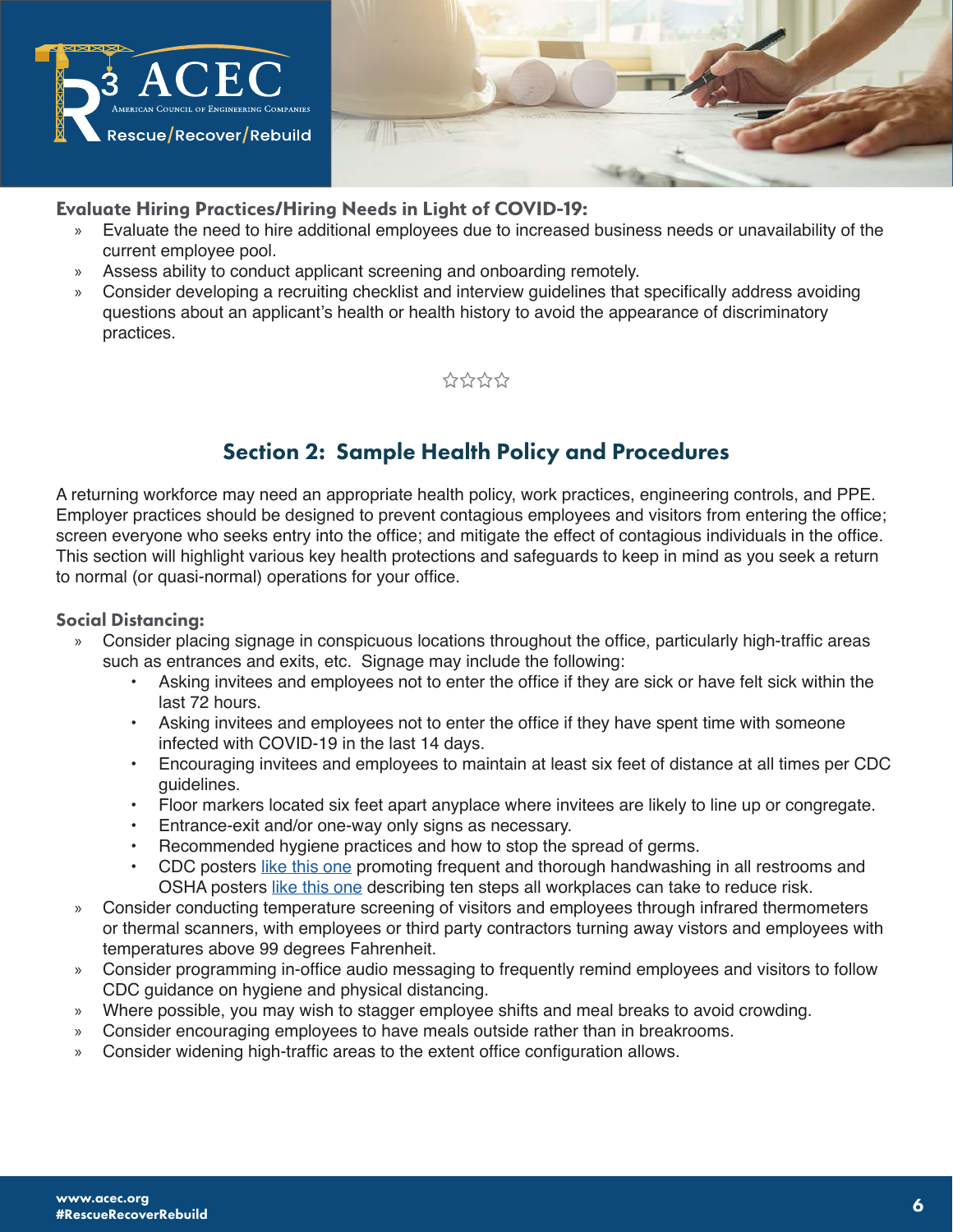

### **Face Masks and Personal Protective Equipment (PPE):**

- » Strongly encourage employees and customers to wear approved facial coverings and possibly gloves whenever possible, especially if six feet of distance cannot be maintained.
- » Offer face masks and/or PPE to customers who enter the office without any.
- » Determine whether employees will be permitted to use their own face masks and PPE, and on what terms and conditions.
- » Designate receptacles for discarded face masks and PPE.
- » Information on masks and respirators:
	- Surgical masks These are typically loose-fitting, disposable masks that, per the FDA, create a physical barrier between the mouth and nose of the wearer and potential contaminants in the immediate environment. These types of masks can help if you are going out in public by providing limited protection from droplets when people cough or sneeze. (Note: Physical distancing of at least six feet will also help protect you from droplets.) If you have staff going to job sites, and not in direct contact with COVID-19 patients, this is a type of mask they may need.
	- N-95/K-95/FFP3FFP2 masks or respirators Masks or respirators with specific ratings such as N-95 or KN-95 are designed and constructed to provide a specific, tested level of particulate filtering when worn correctly. Masks meeting these ratings are currently used by medical personnel treating patients with COVID-19. If you have staff working with or near COVID-19 patients, this is the mask you will need. Member Firms may have work that requires the use of these respirators for reasons not related to COVID-19.
	- Self-made masks These face coverings, often made from fabric, help protect others from the spread of particles and droplet transmission from the wearer's exhalations, sneezes, and coughs. Their primary role is to prevent the spread of virus from the wearer who may be unaware they are infected.
	- Masks and respirators may be used more than once. They should be discarded if they become dirty, or you find it difficult to breathe when using them. Use caution to make sure you wash your hands before putting on a mask or taking a mask off. Then rewash your hands afterward to prevent cross-contamination.

### Employee Training:

- » Social distancing guidelines and expectations.
- » How to monitor personal health and body temperature at home.
- » How to properly wear, remove, and dispose of face masks and PPE.
- » Guidance on how to launder cloth face masks.
- » Cleaning protocol, including how to safely and effectively use cleaning supplies.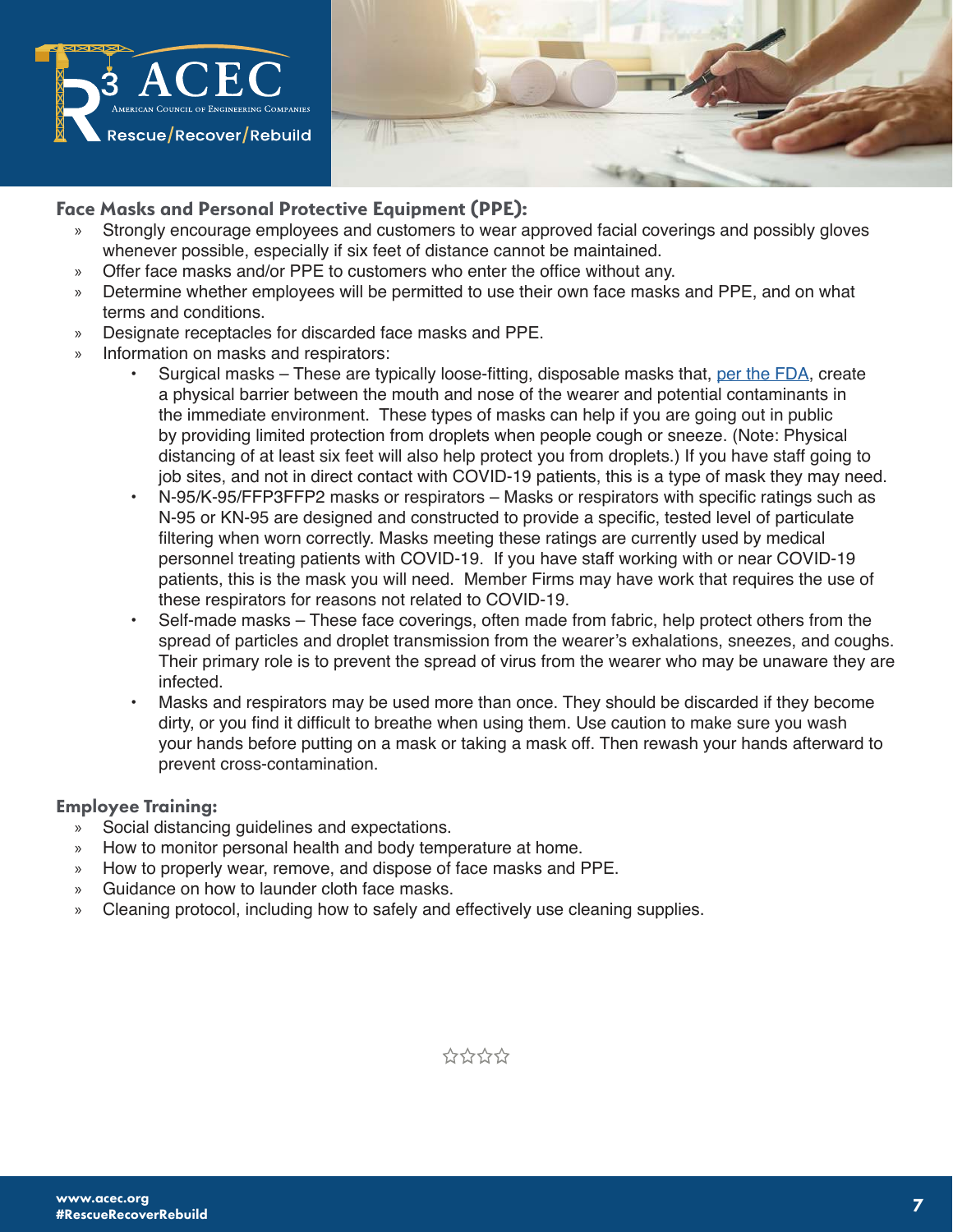

# Section 3: Returning to the Office

### Access:

- » Consider making the office off-limits to all employees unless there is written permission from management.
- » Employees who have symptoms (e.g., fever, cough, difficulty breathing or shortness of breath) should notify their supervisor and stay home.
	- Sick employees should follow CDC-recommended steps. Employees should not return to work until the criteria to discontinue home isolation are met, in consultation with healthcare providers or state and local health departments.
	- Employees who are well but who have a family member at home who is sick with COVID-19 should notify their supervisor and follow CDC-recommended precautions.
- » Consider establishing a process for screening temperatures of all staff and guests upon entry to the office (may be required by local laws).
	- Consider using an infrared fever scan system to measure temperature in seconds at office entry.
	- Consider establishing a screening protocol for all employees and guests to complete daily.
	- Establish a plan for screening visitors as well.
	- Generally, measuring an employee's body temperature is considered a medical examination. Since the CDC and state/local health authorities have acknowledged the community spread of COVID-19 and issued attendant precautions, employers may measure employees' body temperature without violating the ADA. Employers should be aware, however, that some people with COVID-19 do not have a fever.
	- Maintain information obtained as a result of any medical examinations separate from other personnel information in medical files or similar special document storage and handle with care so as not to run afoul of HIPAA or data privacy laws (see below for additional details).

### Exposure Control:

- » Consider naming a workplace coordinator who will be responsible for COVID-19 issues and their impact in the workplace.
- » Identify where and how workers might be exposed to COVID-19 at work:
	- See the OSHA COVID-19 webpage for information on how to protect workers from potential exposures and guidance for the employer, including steps to take for jobs according to exposure risk.
	- Be aware that some employees may be at higher risk for serious illness, such as older adults and those with chronic medical conditions. Consider minimizing face-to-face contact between these employees or assign work tasks that allow them to maintain a distance of at least six feet from other workers and visitors, or to telework if possible.
	- Implement centralized tracking of possible exposures (e.g., a corporate nurse service). The professional responsible for centralized tracking should be consulted in any decision to close the office.
	- » Establish a well-defined protocol for dealing with suspected and confirmed cases of COVID-19
		- Employees who appear to have symptoms (e.g., fever, cough, difficulty breathing or shortness of breath) upon arrival at work or who become sick during the day should immediately be separated from other employees and visitors and sent home.
		- Designate a secure space such as an office for employees who have symptoms to go until they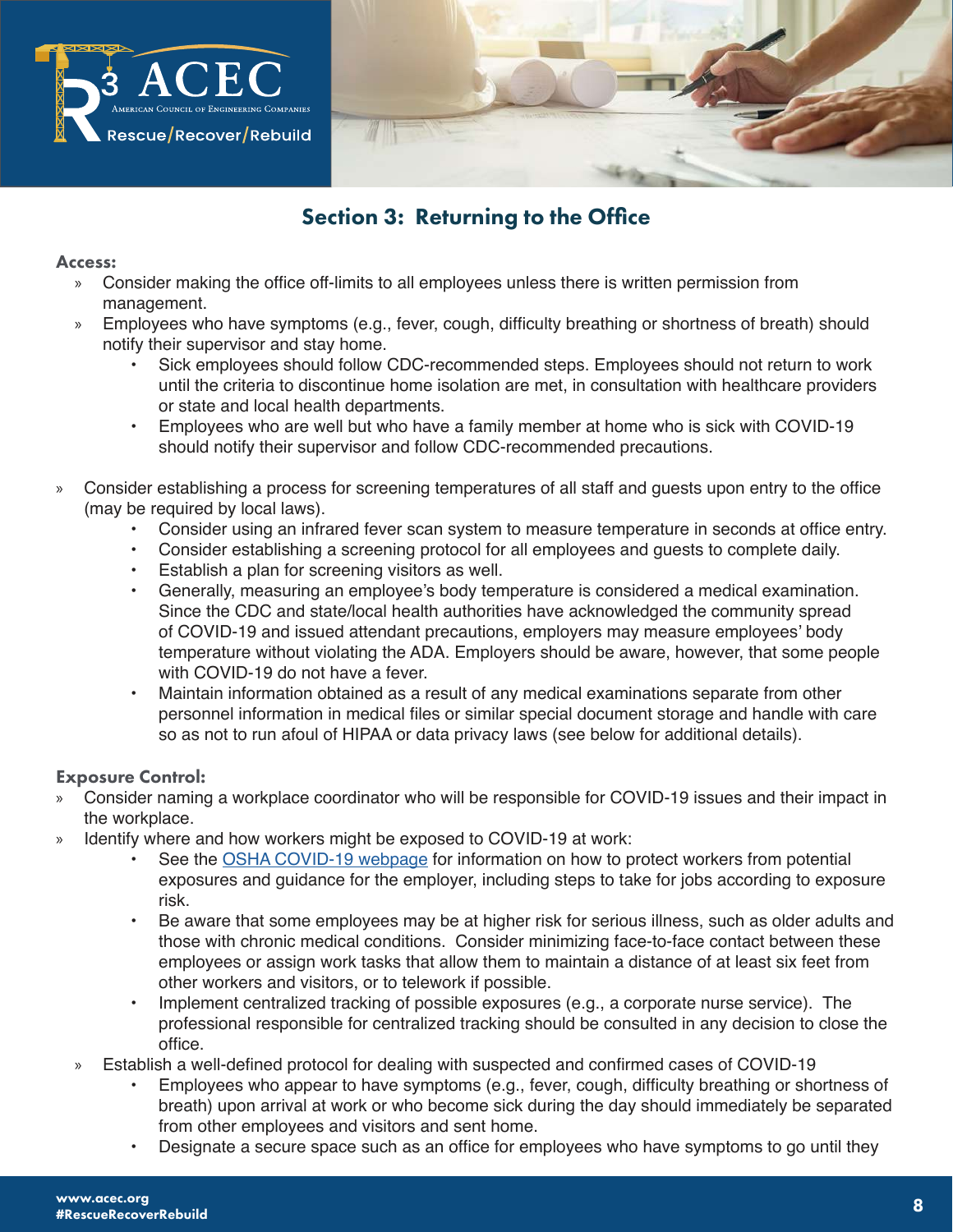



can safely exit the workplace.

- If an employee is confirmed to have a COVID-19 infection, employers should inform fellow employees of their possible exposure to COVID-19 in the workplace but maintain confidentiality as required by the ADA. The employer should instruct fellow employees on how to proceed based on the CDC Public Health Recommendations for Community-Related Exposure.
- If possible, implement a workforce contact tracing protocol to identify and inform individuals who have been in close contact with the infected employee, and ensure that the protocol complies with privacy and disability discrimination laws.
- Plan ahead for the potential need to contact trace by limiting the scope of employee contact through scheduling and limiting workspaces.
- Develop a protocol for how long employees with suspected or confirmed cases of COVID-19, as well as the individuals in contact with those employees, must remain away from work.
- Consider how to respond if the contact is from a client or a close contact of an employee.
- The ADA requires that all medical information about a particular employee be stored separately from the employee's personnel file, thus limiting access to this confidential information. An employer may store all medical information related to COVID-19 in existing medical files, if secure. Medical information includes an employee's statement that he/she has the virus or suspects he/she has the virus, or the employer's notes or other documentation from questioning an employee about symptoms.
- OSHA Record-keeping Requirements. OSHA has deemed COVID-19 a recordable illness if a worker is infected as a result of performing their work-related duties, and employers are responsible for recording cases of COVID-19 in the OSHA Log of Injuries and Illnesses (OSHA Form 300). However, in areas where there is ongoing community transmission, employers (other than those in the healthcare industry, emergency response organizations, and correctional institutions) may have difficulty making determinations about whether workers who have contracted COVID-19 did so due to workplace exposures. In light of these difficulties, OSHA is exercising enforcement discretion. See the updated OSHA memo here. Please note that the situation is fluid, and one should frequently check OSHA's coronavirus webpage for updates.

### Routine Environmental Cleaning and Disinfection:

- » Obtain cleaning products that are on the EPA's List N: Disinfectants for Use Against SARS-CoV-2.
- » Follow the manufacturer's instructions for all cleaning and disinfection products (e.g., concentration, application method and contact time, etc.).
- » Routinely clean and disinfect all frequently touched surfaces in the workplace.
- » If surfaces are dirty, they should be cleaned using a detergent or soap and water prior to disinfection.
- » Consider providing disposable wipes (and extra receptacles) so that all commonly used surfaces can be wiped down by employees before each use. To disinfect, use products that meet the EPA's criteria for use against COVID-19.
- » Perform enhanced cleaning and disinfection after persons suspected/confirmed to have COVID-19 have been in the facility, following CDC cleaning and disinfection recommendations.
- » Consider making cleaning "kits" including disinfectant wipes or sprays, disposable gloves, paper towels, masks, hand sanitizer, and other cleaning supplies readily accessible throughout the office.
- » Implement a cleaning regime that targets frequently touched surfaces and spaces, which are most likely to result in the transmission of communicable diseases, including but not limited to the following:
	- Door (consider installing automatic door openers) and drawer handles
	- Handrails (consider signage discourage use of handrails as well)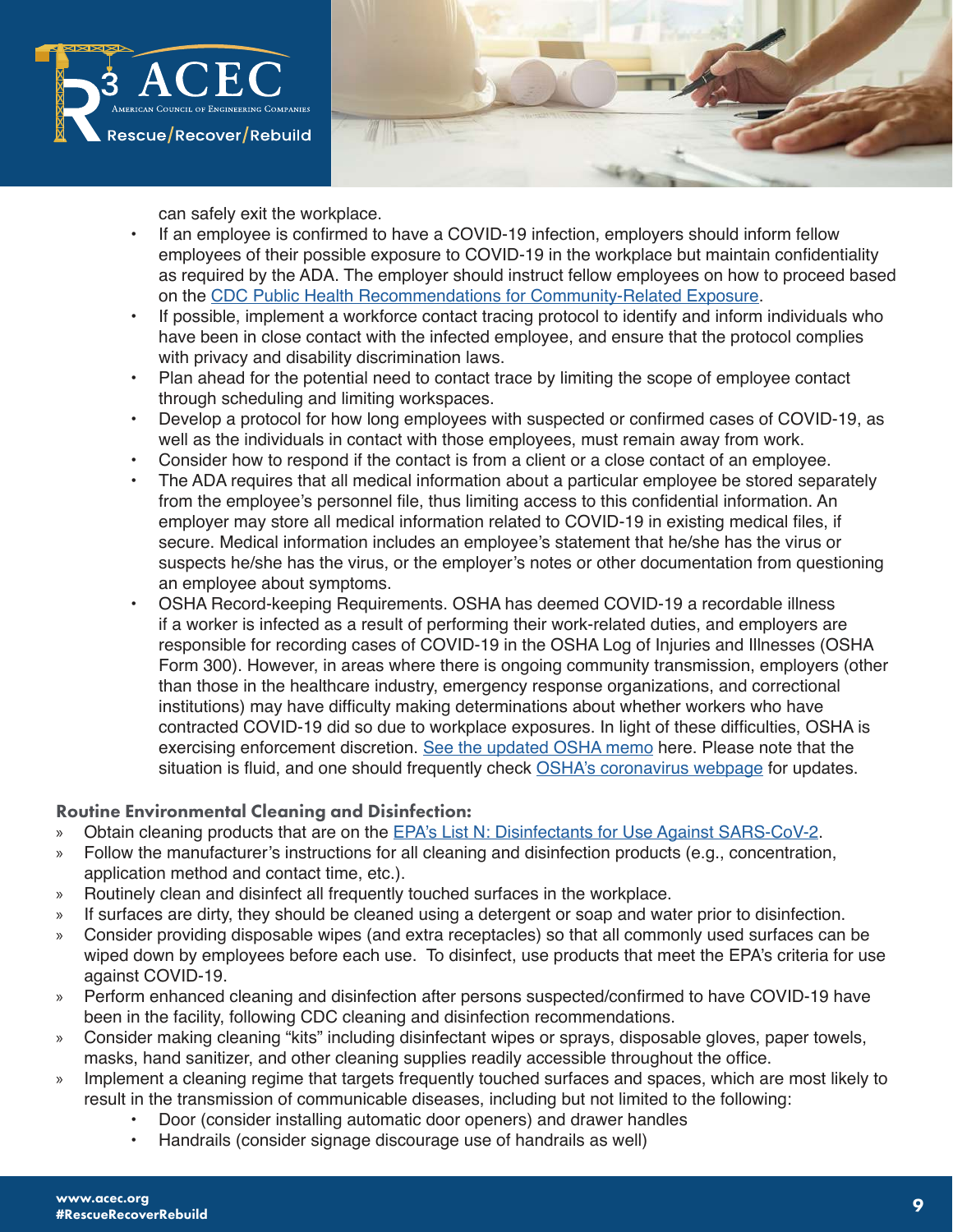

- Light and other power switches (consider signage to keep lights on at all times, or utilizing exiting motion sensor capabilities)
- Shared tools such as staplers, box cutters, binders, etc.
- Work stations, keyboards, telephones, remote controls, etc.
- Chairs, tables, and benches
- Vending machines and self-serve kiosks
- Refrigerators, microwave, and other frequently touched objects and surfaces in employee breakroom
- Cabinet pulls
- Restrooms (consider temporarily closing restrooms to the public, if possible): door handles and flush levers; toilet bowl and toilet paper holder; sinks and faucets; paper towel holders and/or air dryers; diaper-changing stations
- Any other identified "high-touch" surfaces that cannot be eliminated (e.g., time clocks, if such are used)
- Mail. Physical mail should be minimized as far as possible in favor of electronic communications. In-office mail delivery policies should be established to minimize personal contact. Only the individual responsible for the processing of mail should be permitted in the mail room. That individual, in turn, should be responsible for delivery of mail to each employee's office or desk. Employees should be away from their offices or desk when mail is delivered so as to respect the six-foot distancing protocol. Gloves should be worn by anyone handling mail.
- Hand sanitizer should be available throughout office for visitor and employee use, including at entrances.

### Transportation:

- » Strongly encourage employees to avoid mass transit use to the office or job site whenever possible.
- » If mass transit use cannot be avoided, require use of masks and gloves on mass transit and strongly encourage maintaining as much physical distance from other commuters as possible.
- » Consider giving employees without cars alternative transportation options, such as rental cars.
- » Strongly discourage ride sharing.
- » Advise employees before traveling to take additional preparations:
	- Check the CDC's Travel Health Notices for the latest guidance and recommendations for each country to which you will travel. Specific travel information for travelers going to and returning from countries with travel advisories, and information for aircrew, can be found on the CDC website.
	- Ensure employees who become sick while traveling or on temporary assignment understand that they should notify their supervisor and promptly call a healthcare provider for advice if needed.

### Considerations for Building Operations:

- » General Procedures
	- Make cleaning supplies readily available in common areas.
	- Establish and follow deep cleaning and disinfection protocol.
	- Add touchless water faucets set for 20 seconds in bathrooms, if possible.
	- Add touchless soap dispensers in toilet areas, if possible.
	- Place walk-off mats soaked with surface protector at the main entrance to capture particulates from shoes.
- » Air Conditioning and HVAC Measures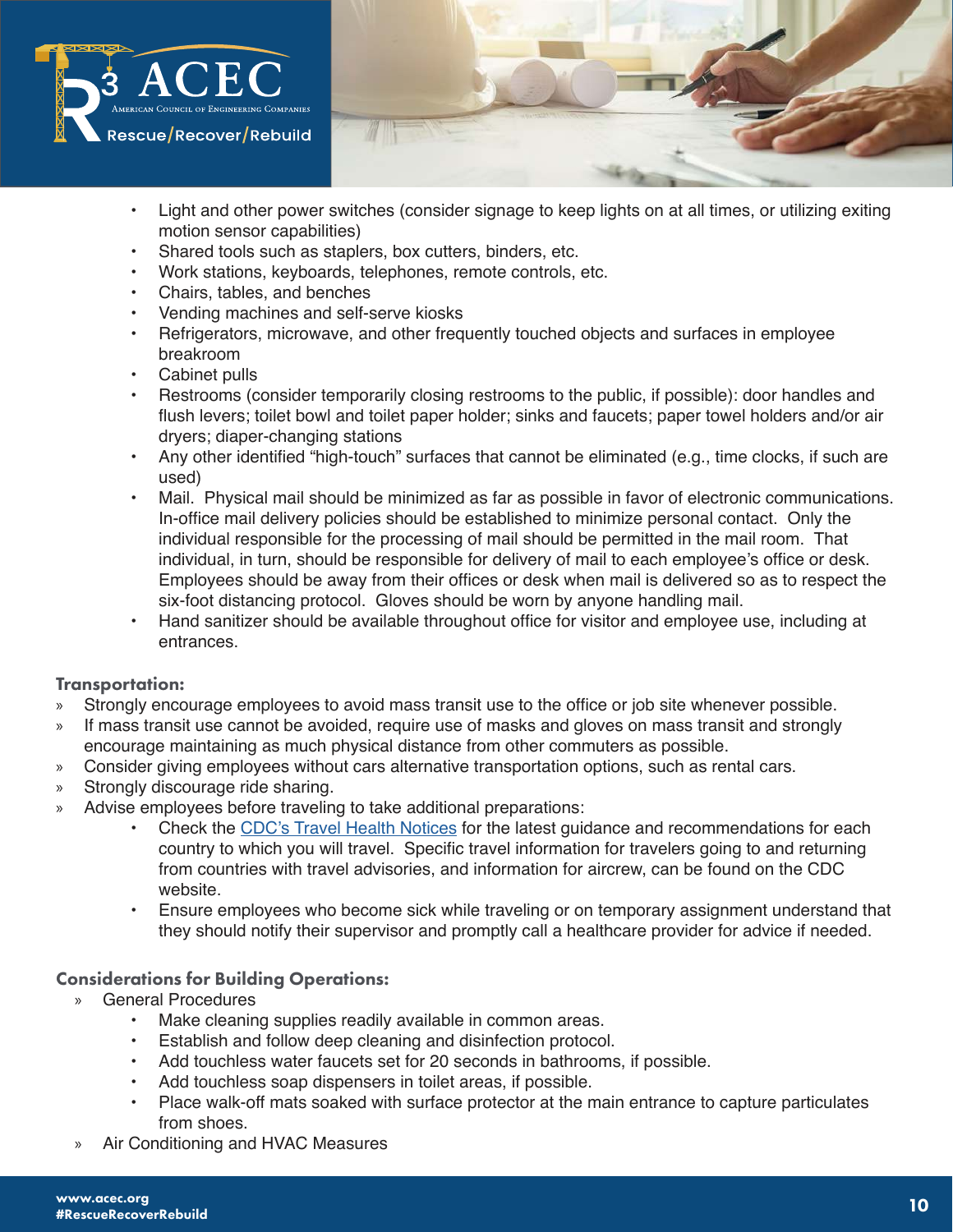

- Place Ultraviolet Germicidal Irradiation and Photo Catalytic Oxidation at the air conditioning unit to kill bacteria, viruses, fungi, volatile organic compounds, and other organics.
- Purify air in multiple spaces (open office space, conference rooms, cafeteria).
- Increase exhaust ventilation in restrooms to reduce accumulation of airborne virus.
- Install UV lamp in restroom to be switched on at night.
- Install UV lamp on toilet lids and waste bins for continuous sanitization when not in use.
- Increase fresh air supply by using carbon dioxide sensors, particularly in meeting rooms, phone booths, enclosed offices.
- Add stand-alone air purifiers (equipped with high efficiency particulate air [HEPA] filters and UV germination technology) in enclosed spaces.
- Increase relative humidity at night to minimize airborne transmission.

# \*\*\*\*\*\*

# Section 4: Returning to the Job Site

### Information and Education:

- » Endeavor to hold daily talks about COVID-19 safety measures with site workers before each shift.
- » Revise orientation and onboarding process to include site-specific COVID-19 measures and protocol.
- » Post COVID-19 exposure protocols where they are visible to all employees.
- » Ensure project safety plan accounts for COVID-19 issues.
- » Keep records of COVID-19 issues specific to the site (e.g., have workers exhibited symptoms? have issues been reported where necessary?).

### Access:

- » Site workers who have symptoms (e.g., fever, cough, difficulty breathing or shortness of breath) should notify their supervisor and stay home.
- » Sick site workers should follow CDC-recommended steps, and should not return to work until the criteria to discontinue home isolation are met, in consultation with healthcare providers or state and local health departments.
- » Site workers who are well but who have a family member at home who is sick with COVID-19 should notify their supervisor and follow CDC-recommended precautions.
- » Where feasible, establish a process for screening of all site workers and visitors prior to entry to the job site.
	- Consider using an infrared fever scan system to measure temperature.
- » If physical distancing or alternative measures to reduce the risk of transmission cannot be maintained, consideration may have to be given to closing the job site.

### Personal Protective Equipment (PPE) and Other Supplies:

- » Make appropriate protective supplies available for the project:
	- Gloves
	- **Eve Protection**
	- Masks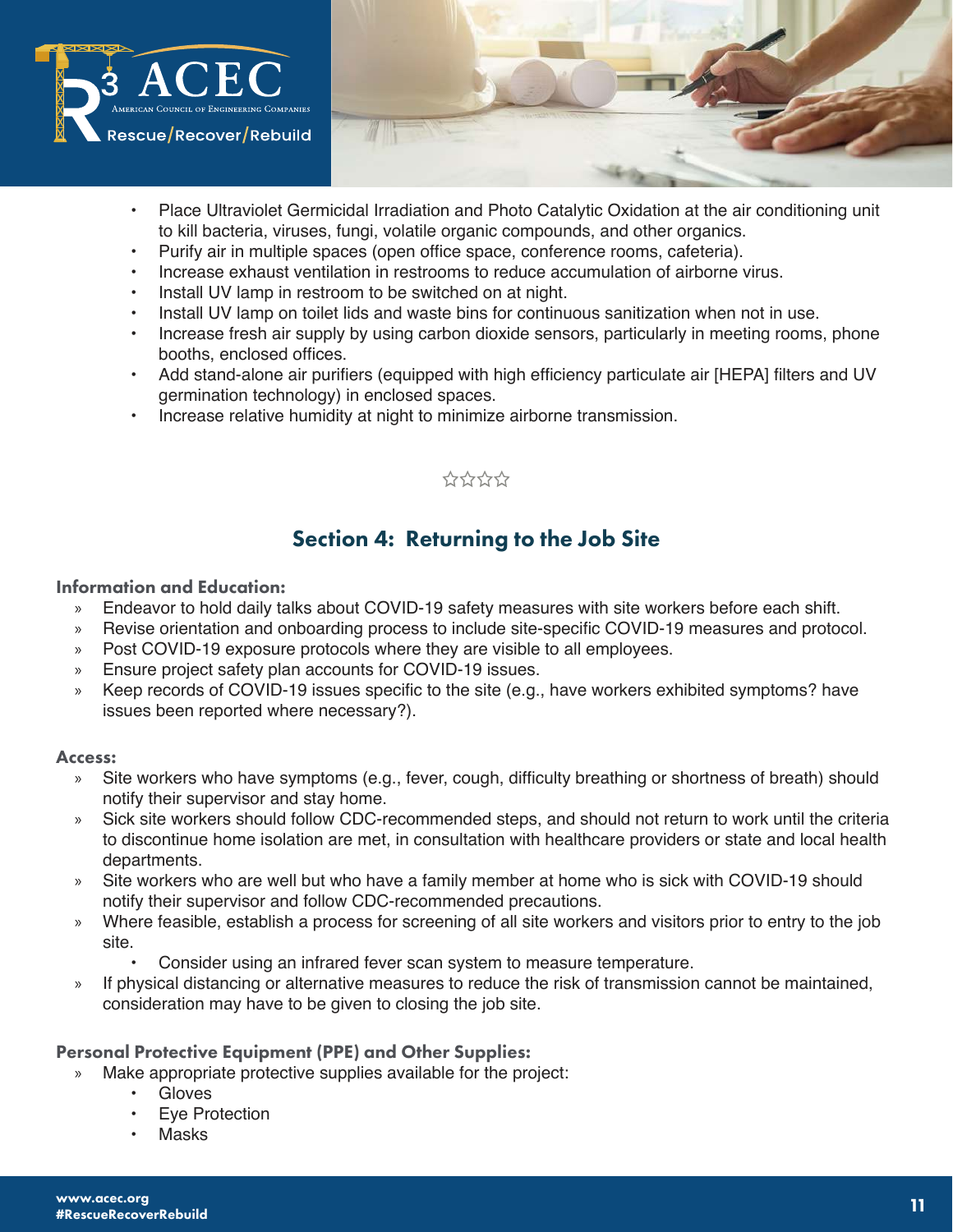



- **Face Shields**
- » If a mask is not part of routine PPE used for a specific task, workers should use a face covering if they cannot maintain at least six feet of distance between themselves and others.

### Social Distancing and Other Physical Measures:

- » Workers should maintain at least six feet of physical distance whenever possible.
- » If social distancing is not possible, extra care should be taken to ensure that workers are using protective supplies (i.e., face shield/cloth face covers, etc.) or PPE measures are followed.
- » Provide tools to help workers mark out physical distance spacing when performing job tasks.
- » Require workers to maintain a minimum distance of six feet when waiting to enter turnstiles, hoists/ elevators, stairs, and other shared spaces.
- » Advise workers to take stairs in lieu of hoists or elevators where possible.
- » Limit crew sizes to the minimum required to accomplish the task at hand.
- » Prevent workers from congregating during pre-shift meetings, toolbox talks, and other similar gatherings.
- » Stagger schedules for job functions that put workers close together. For example, workers who perform job functions that are in close proximity can work different shifts or days, or they can have different work start times and end times, including breakfasts and lunch breaks.
- » Segregate crews from each other to reduce cross-exposure.
- » Make special assessments of small workspaces and use judgment for feasibility to continue work.
- » If tools must be shared, disinfect between uses.
- » No visitors should be allowed in project offices.
- » All progress meetings should be held via video conference. When possible, this recommendation should be followed even when all participants are in the same building or on the same floor.
- » Paperwork from vendors or contractors should be handled with gloves at one desk in the office.
- » Consider erecting temporary barriers to keep workers separate during the workday.
- » Prohibit workers from using other workers' phones, desks, offices, work tools (where possible), and equipment.

### Sanitizing and Disinfection:

- » Ensure appropriate and sufficient sanitation and hygiene facilities and supplies are plentiful at all sites:
	- Adequate supplies of soap/hand sanitizer and disinfecting wipes/spray should be maintained.
		- Provide correct guidance on effective handwashing procedures.
- » Require that all workers wash their hands thoroughly (a full 20 seconds or longer) before and after an operation. Post reminders or signage about hand-washing if possible.
- » As noted above, tools that are shared should be disinfected between uses.

### Dealing with Suspected Infections:

- » Anyone who is symptomatic on the worksite should be sent home immediately.
- » Workers must stay home if sick. They should not return to work until **all** the following are true:
	- At least seven days have passed since symptoms started.
	- Worker never had a fever or has not had a fever for the prior three days without use of feverreducing drugs such as ibuprofen or acetaminophen.
	- Worker's overall illness has improved.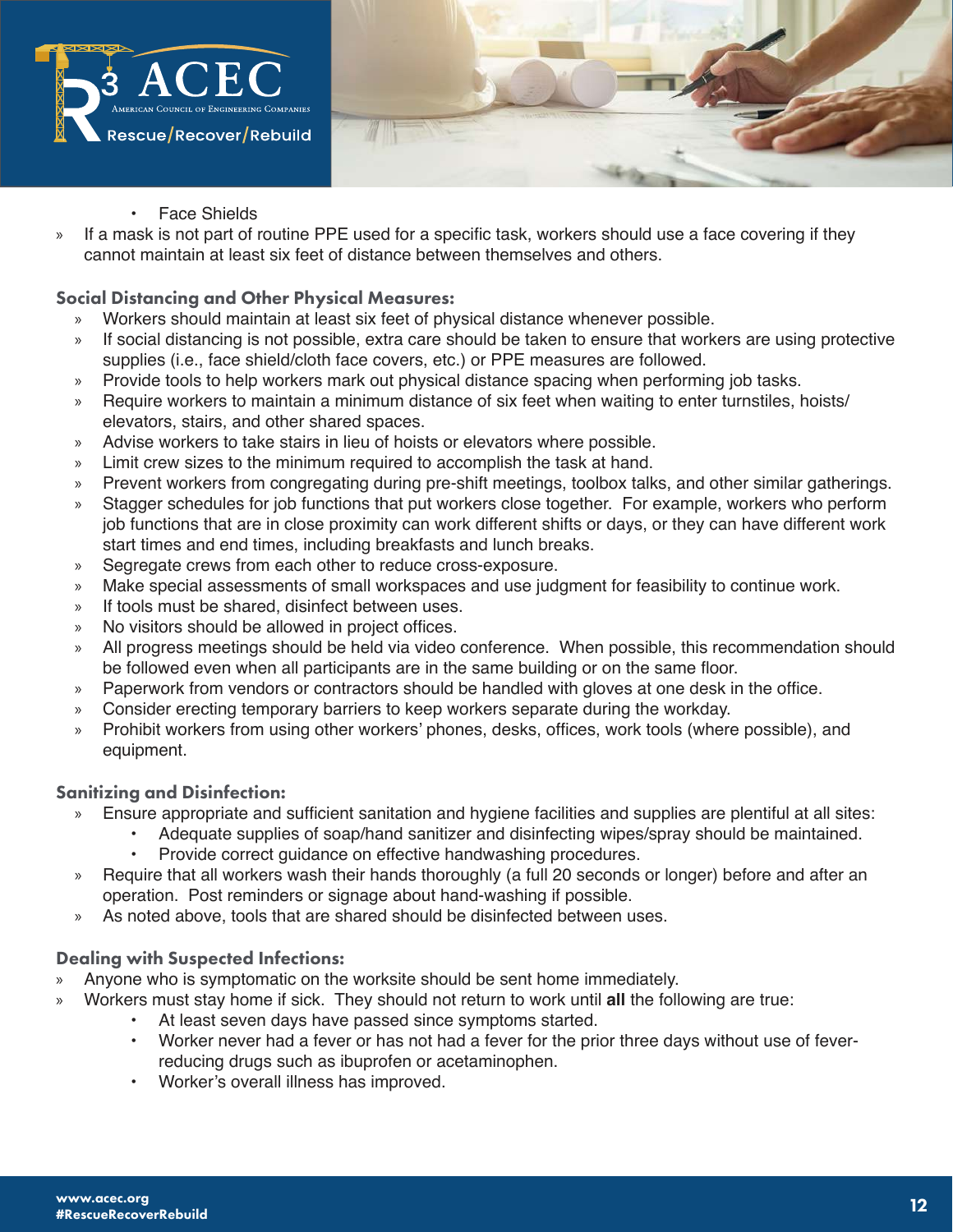

It is recommended that the party responsible for job site safety be mindful of the following COVID-19 safety checklist developed by ACEC New York:

# ACEC New York Site Safety Guidance Checklist

# ☐ **Guidance and education:**

- ☐ Does site or office have written COVID 19 guidance and protocols? **Y\_\_\_ N\_\_\_**
- ☐ Are daily talks/meetings held to address safety measures? **Y\_\_\_ N\_\_\_**
- ☐ Is guidance posted for review by workers and visitors? **Y\_\_\_ N\_\_\_**
- ☐ Are workers and visitors required to acknowledge guidance? **Y\_\_\_ N\_\_\_**
- □ Are there record-keeping measures in place for COVID-19-related activity? **Y** N

### ☐ **Social distancing:**

- □ Does site or office have space for correct levels of distancing with given staff level? **Y** N
- ☐ Is social distancing tracked and enforced? **Y\_\_\_ N\_\_\_**
- $\Box$  Are there office or jobsite conditions that prevent social distancing or otherwise increase transmission risks, such as confined spaces, use of shared tools or machinery? **Y\_\_\_\_ N\_\_\_\_**
	- □ If Yes, please describe conditions:
	- ☐ If Yes, are there special measures being taken to protect workers? **Y\_\_\_ N\_\_\_**

### ☐ **Personal hygiene:**

 $\Box$  Does site or office have ready access to properly-equipped handwashing or sanitizing facilities? **Y\_\_\_ N \_\_\_**

### ☐ **Cleaning and disinfecting measures:**

- □ Does site or office have written cleaning and disinfecting protocol? **Y** N
- ☐ Does site have sanitizing products (sprays, wipes) available for use by workers and visitors? **Y\_\_\_ N\_\_\_**
- $\Box$  What building, site or tool sanitizing measures are being taken? (Please attach information.)

### ☐ **PPE requirements:**

- ☐ Does site or office have written PPE requirements? **Y\_\_\_ N\_\_\_**
- □ Does site offer PPE or require workers or visitors to provide their own? Provide PPE: Y N
- □ If Yes, please describe available PPE:

### ☐ **Transportation:**

| $\Box$ Are safe travel accommodations available for workers to practice social distancing? Y___ N___ |  |
|------------------------------------------------------------------------------------------------------|--|
| $\Box$ If Yes, please describe:                                                                      |  |

### ☐ **On-site screening for staff and visitors (screening checklist/questionnaire):**

☐ Is there on-site screening for staff and visitors? **Y\_\_\_ N\_\_\_**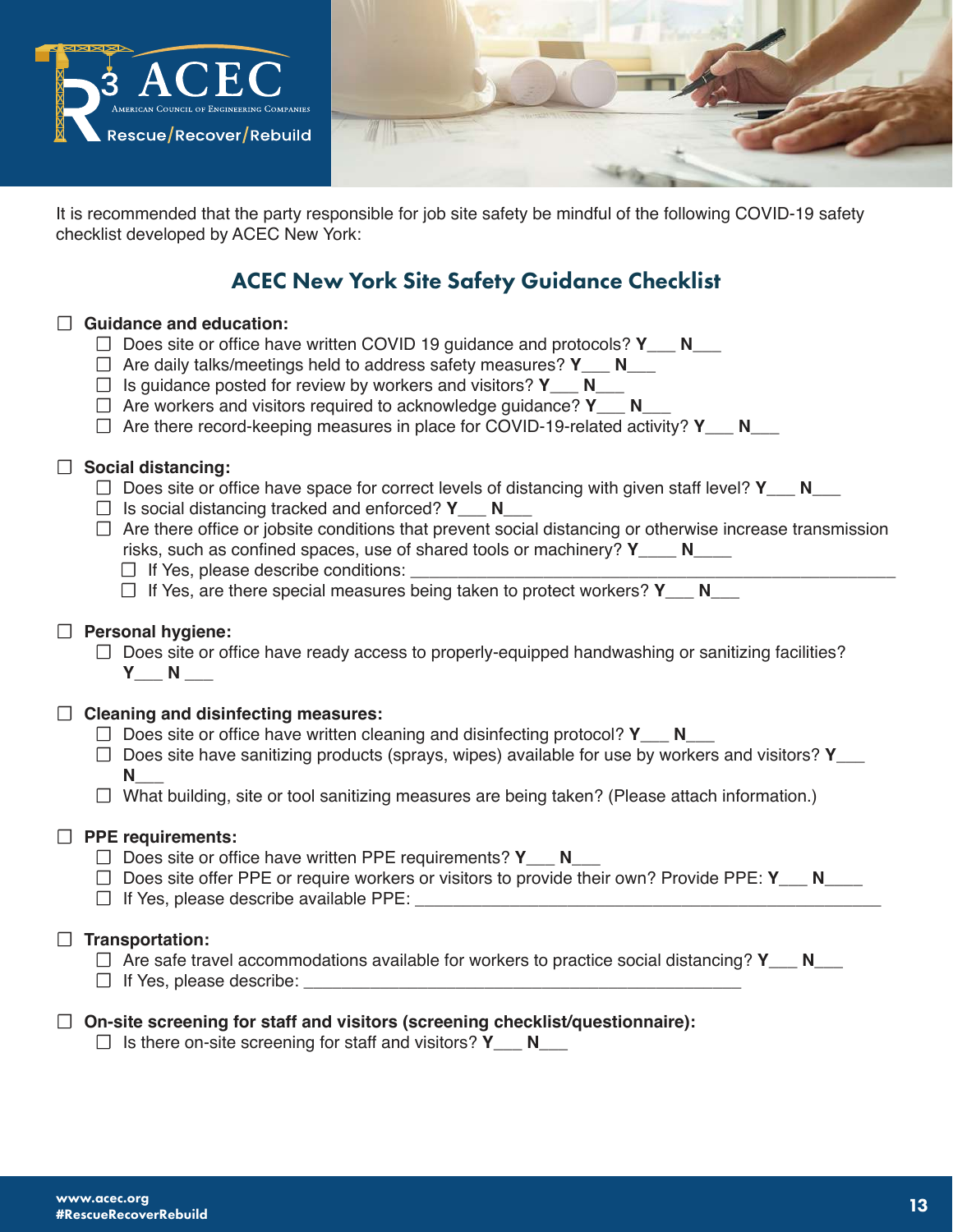

# Section 5: COVID-19 Resources

### **ACEC Coronavirus Resource Center**

» The Resource Center includes, among its many resources, the Multistate COVID-19 Policy Tracker, which provides a 50-state compilation of critical COVID-19 information resources, including state resource centers, governors' plans to reopen, executive orders, travel restrictions, and more.

#### **Center for Disease Control (CDC)**

- » CDC Poster on Handwashing
- » CDC Public Health Recommendations for Community-Related Exposure.
- » CDC Travel Health Notices The latest guidance and recommendations for each country to which you will travel.

### **Environmental Protection Agency (EPA)**

EPA's List N: Disinfectants for Use Against SARS-CoV-2

#### **Equal Employment Opportunity Commission (EEOC)**

» The EEOC provides a sample ADA-compliant survey that can be given to employees to anticipate absenteeism.

### **Families First Coronavirus Response Act (FFCRA)**

- » The Families First Coronavirus Response Act (FFCRA or Act) requires certain employers to provide their employees with paid sick leave or expanded family and medical leave for specified reasons related to COVID-19.
	- FFCRA Notice and FAQ on Posting the Notice

### **Food and Drug Administration (FDA)**

» Guidance on Surgical Masks

### **Gibson Dunn Coronavirus Resource Center**

### **National Governors Association (NGA) State & Territories Compilation of Limits on Gatherings and Mask Requirements**

#### **Occupational Safety and Health Administration (OSHA) Coronavirus Resouces**

- » Enforcement Guidance for Recording Cases of Coronavirus Disease 2019 (COVID-19)
- » Ten Steps All Workplaces Can Take to Reduce Risk of Exposure to Coronavirus

### **The White House – Guidelines on Opening Up America Again**